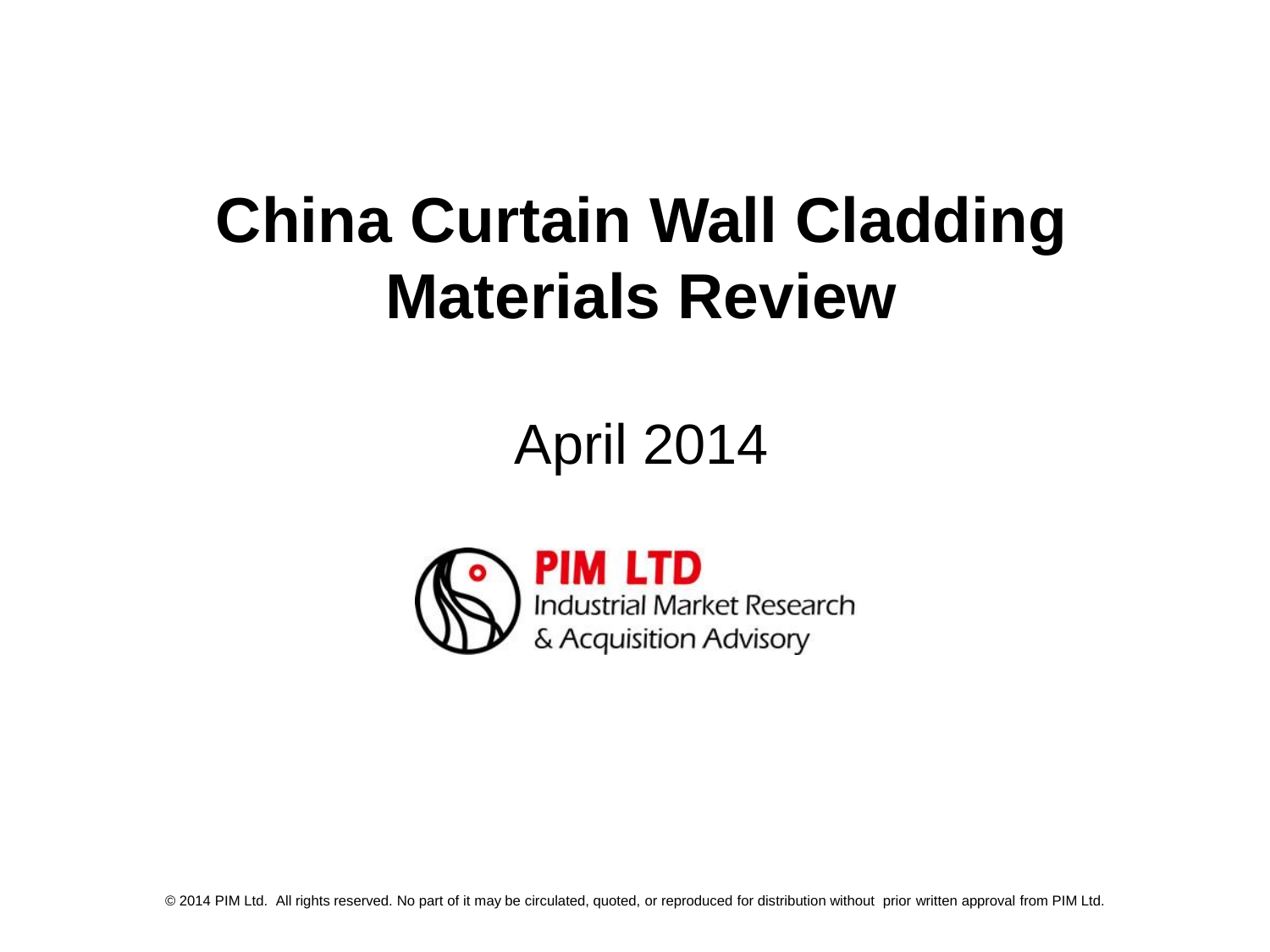

#### *Summary*

#### • **China's Curtain Wall Market Overview**

- − Total area of curtain walls was around 118 million sqm in 2013, accounting for only around 5.6% of the total area of exterior walls, however, this ratio is growing slightly
- − Economically developed areas including Guangdong, Jiangsu, Tianjin, Zhejiang, Shanghai, Shandong, Beijing, Fujian and Liaoning, are the most potential provinces/municipalities in terms of total investment on projects with curtain walls

#### • **China's Curtain Wall Cladding Materials Market Overview**

- Office, hotel and housing segments are the top 3 markets for curtain wall materials, accounting for around 70% of the total consumption in 2013
- − Good appearance, low cost and high fireproof performance enable stone, glass and aluminum being widely used as curtain wall cladding materials
- − Glass curtain wall continues to be the main material for nearly all building types, being followed by stone
- − In 2013, about 118 million sqm curtain wall cladding materials were applied, with glass and stone taking up around 87% of the total consumption, and the market size is projected to be 157 million sqm in 2016 with a CAGR of 10%

*Source: PIM research and analysis, April, 2014*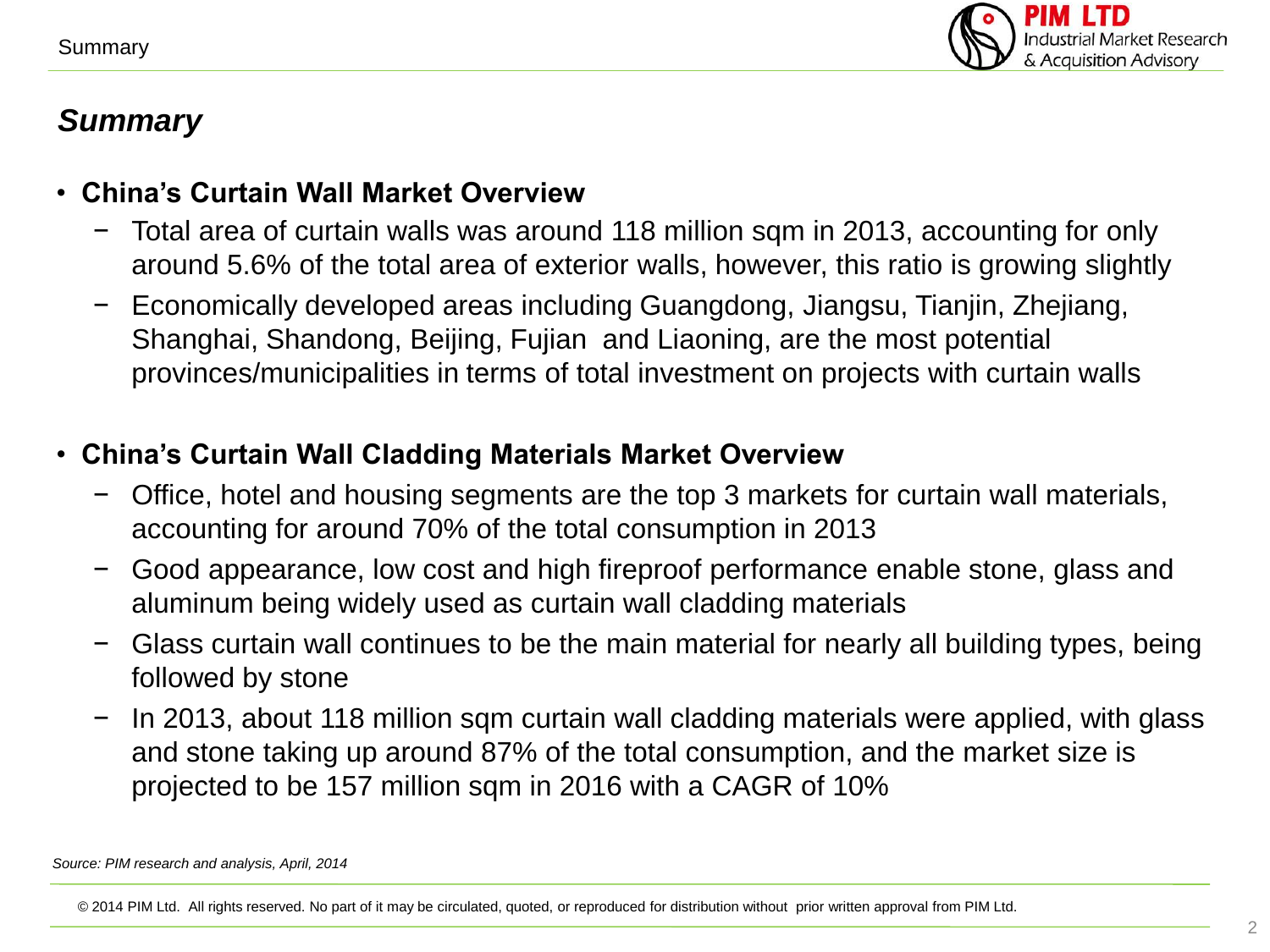

## *Total area of curtain walls was around 118 million sqm in 2013, and it only account for around 5.6% of the total area of exterior walls, however, this ratio is growing slightly*



- Areas of curtain walls account for only around 5% of the areas of total exterior walls. Most of exterior walls use coatings or cement mortar rather than plate materials as their cladding materials
- Data also shows that the ration of ACW/TAEW\* is increasing smoothly, which indicates that increasingly more buildings will apply plate materials as their exterior cladding decoration

Notes: \* Curtain walls: Exterior walls that are decorated with plates, such as glass, stone, metal, composite plates, HPL plates etc.

\*\* Solid walls: : Exterior walls that are decorated with coatings, paintings or no exterior cladding materials needed

 *\*\*\*ACW/TAEW= Areas of Curtain Walls/ Total Areas of Exterior Walls*

*Source: 1. China Construction Association*

 *2. PIM research and analysis*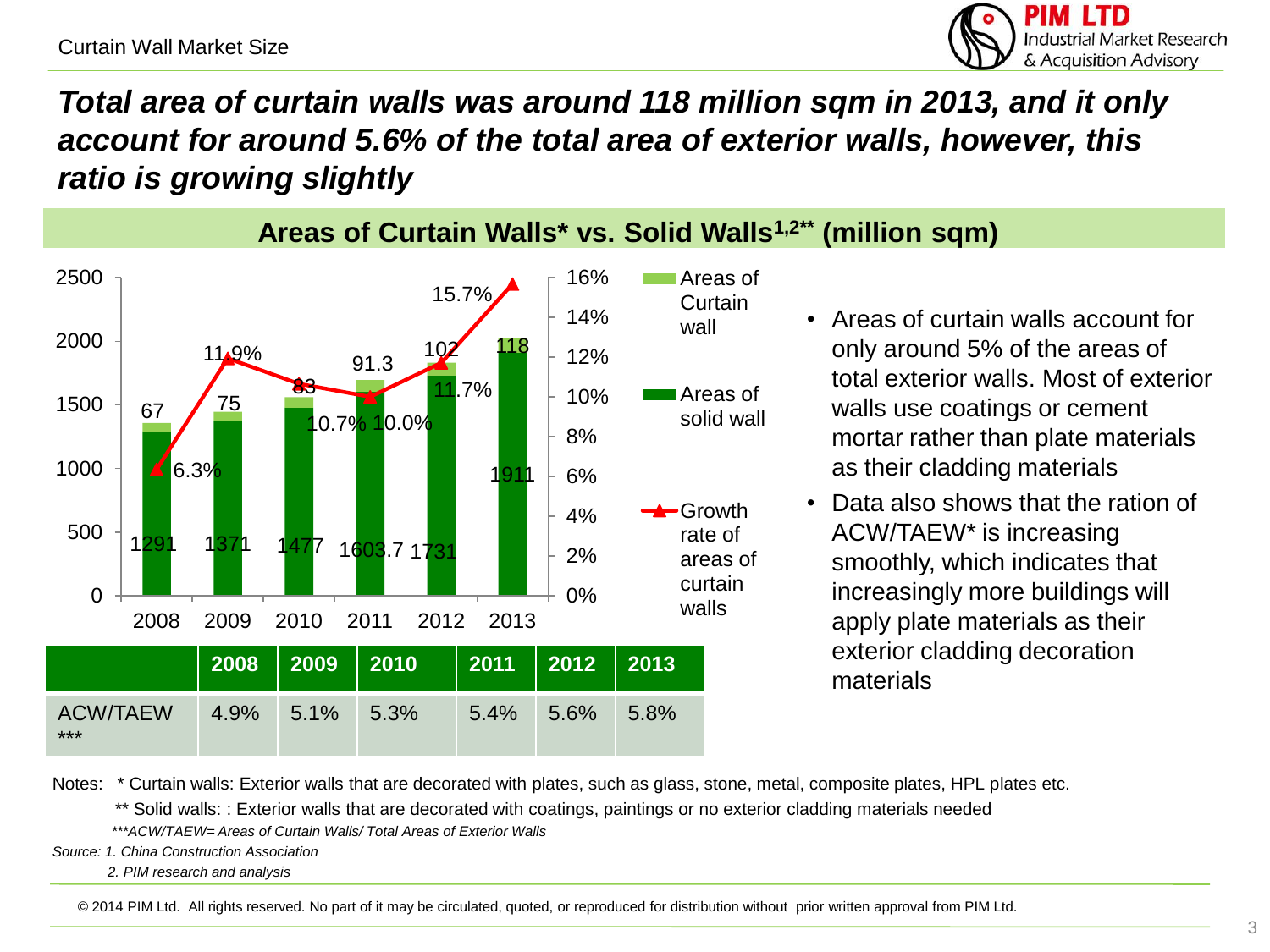Regional Investment of Buildings with Curtain Wall Systems



*Economically developed areas including Guangdong, Jiangsu, Tianjin, Zhejiang, Shanghai, Shandong, Beijing, Fujian and Liaoning, are the most potential provinces/municipalities in terms of total investment on projects with curtain walls*

**Total Investment of Projects with Curtain Walls by Provinces in 20131,2 (Billion CNY)**

|                                                                | <b>Province</b> | Invest. | <b>Province</b> | Invest. |
|----------------------------------------------------------------|-----------------|---------|-----------------|---------|
|                                                                | Guangdong       | 77.9    | Guangxi         | 10.8    |
| <b>HEILONGJIANG</b>                                            | Jiangsu         | 68.8    | Heilongjiang    | 10.5    |
| <b>JILIN</b>                                                   | Liaoning        | 66.1    | Yunnan          | 9.6     |
| <b>XINJIANG</b><br><b>BEIJING</b><br><b>LIAONING</b>           | Tianjin         | 65.2    | Inner Mongolia  | 8.5     |
| <b>INNER MONGOLIA</b><br><b>GANSU</b><br><b>TIANJIN</b>        | Zhejiang        | 62.4    | Jiangxi         | 6.7     |
| NINGXIA SHANXI SHANDONG                                        | Shanghai        | 57      | Hainan          | 5.7     |
| <b>QINHAI</b>                                                  | Shandong        | 42.5    | Shanxi          | 5.4     |
| <b>TIBET</b><br><b>JIANGSU</b><br>SHAANXI HENAN                | Beijing         | 41.6    | Shaanxi         | 4.9     |
| SHANGHAI<br>ANGON HUBER ANHUI<br><b>SICHUA</b>                 | Fujian          | 33.6    | Guizhou         | 4.1     |
| <b>ZHEJIANG</b><br>HUNAN JIANGXI                               | Hebei           | 20.9    | Jilin           | 3.6     |
| Size. < 6 Billion RMB<br><b>FUJIAN</b><br><b>GUIZHOU</b>       | Hubei           | 19.2    | Ningxia         | 2.8     |
| $6 \leq$ Size $\leq$ 30<br><b>GUANGXI</b><br>YUNNAN            | Sichuan         | 17.6    | Gansu           | 1.8     |
| $30 \leq$ Size< 60<br><b>GUANGDONG</b>                         | Anhui           | 16.9    | Qinghai         | 0.3     |
| $60 \leq$ Size                                                 | Henan           | 14.2    | Tibet           | 0.2     |
| <b>HAINAN</b>                                                  | Chongqing       | 13.2    | Xinjiang        | 0.1     |
| Source: 1.TCBCI databank, 2013<br>2. PIM research and analysis | Hunan           | 13.1    |                 |         |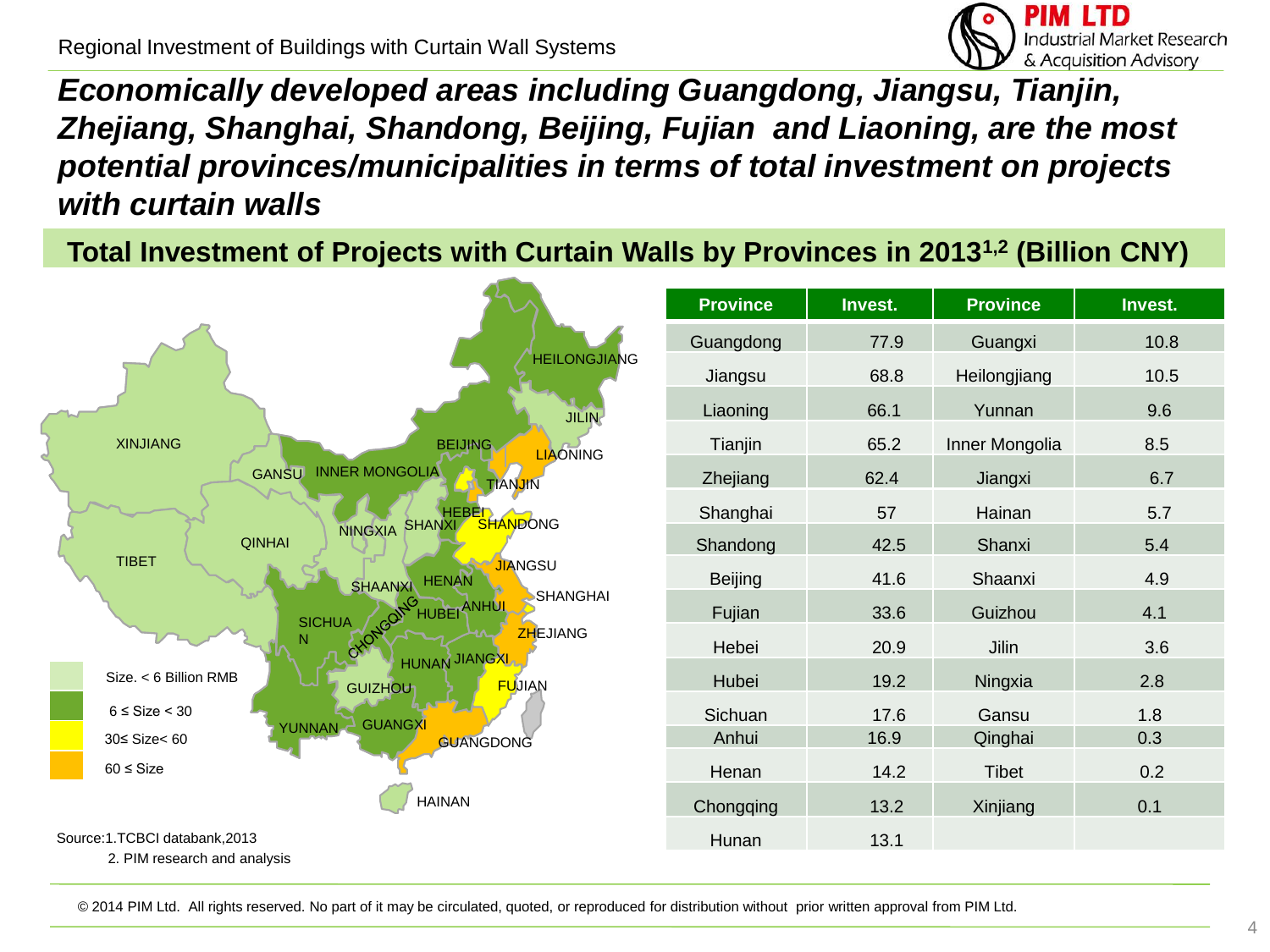

*Office, hotel and housing segments are the top 3 markets for curtain wall materials, accounting for around 70% of the total consumption in 2013*



#### *Note: \** **Definitions of Building Types**

- − Residential: residential buildings and villas
- − Office: office buildings
- − Hotel: resorts, hotels and restaurants
- Infrastructure: airports, train stations, parking lots, public utilities, and community buildings
- − Commercial : supermarket, shopping centers, and retail stores
- − Health: hospitals and health care centers

#### *Source: 1. TCBCI Databank and PIM analysis*

- Entertainment: theatres, cinemas, and sports centers
- − Industrial: plants, warehouses, and research activities buildings
- − Education: schools, universities, and research institutes
- Exhibition centers: exhibition centers and libraries
- Law segments: courthouses, public security bureaus, police stations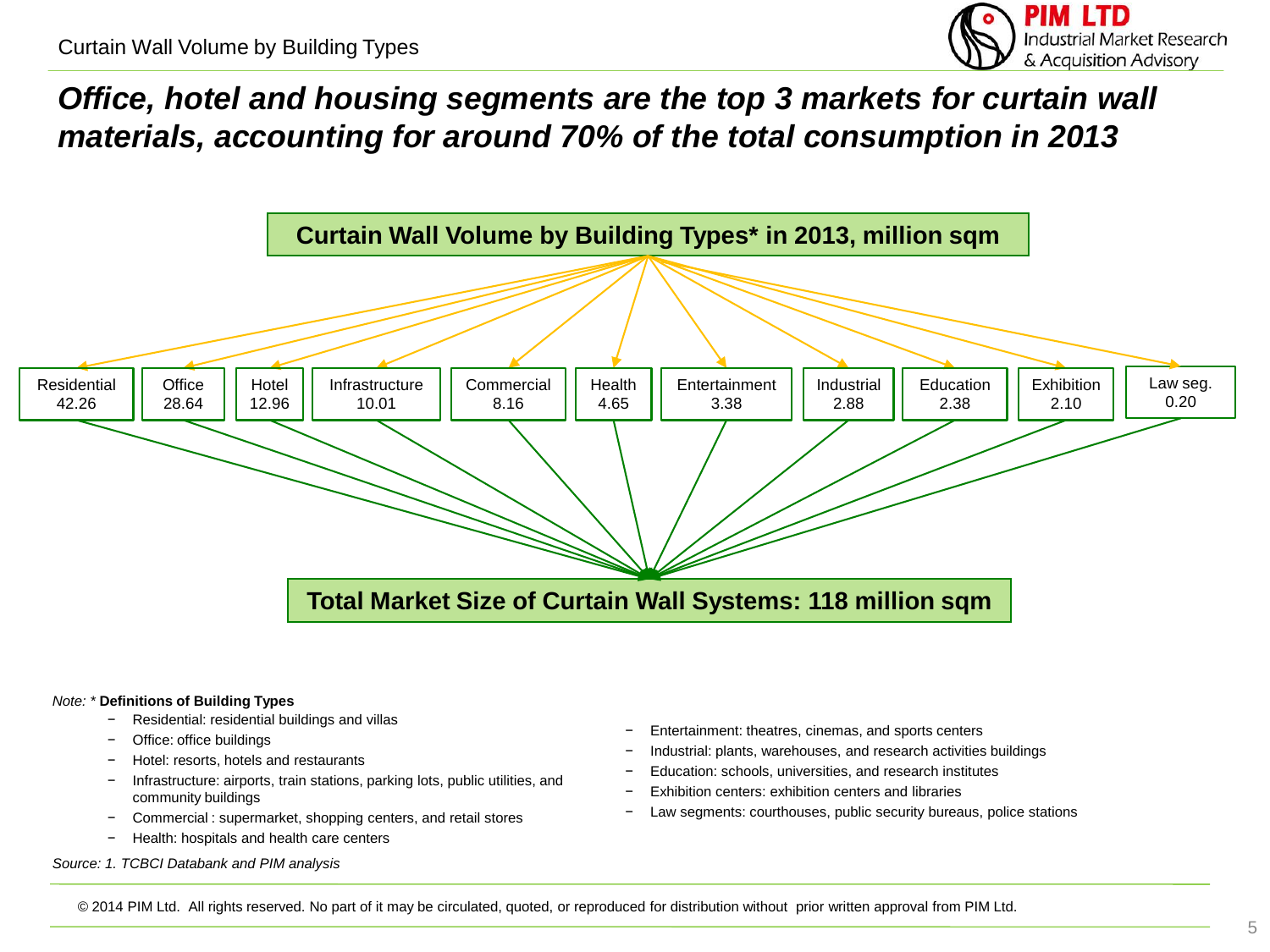

## *Good appearance, low cost and high fireproof performance enable stone, glass and aluminum being widely used as curtain wall cladding materials*

| <b>Factors</b><br><b>Concerned</b>                                                                                                                                                                                                                            |                |                | <b>Stone</b>            |                  | <b>Glass</b>                                            |                | <b>Aluminum</b>                     |                | <b>Aluminum</b><br><b>Composite</b> |                 | <b>Terracotta</b>        |                 | <b>HPL</b>                                 |
|---------------------------------------------------------------------------------------------------------------------------------------------------------------------------------------------------------------------------------------------------------------|----------------|----------------|-------------------------|------------------|---------------------------------------------------------|----------------|-------------------------------------|----------------|-------------------------------------|-----------------|--------------------------|-----------------|--------------------------------------------|
| <b>Appearance</b>                                                                                                                                                                                                                                             |                |                | Classic                 | $\overline{1}$   | Modern                                                  | $\overline{1}$ | Color free                          |                | Color free                          | $6\phantom{1}6$ | Color is limited         | $\overline{1}$  | Color free                                 |
| <b>Selling Price</b>                                                                                                                                                                                                                                          |                | 3              | Wide range,<br>Low-High |                  | Low                                                     | 3              | Medium                              |                | Low                                 | 3               | Medium                   | 6               | <b>High</b>                                |
| <b>Fire Rating</b>                                                                                                                                                                                                                                            |                |                | A <sub>1</sub>          |                  | A <sub>1</sub>                                          | $\overline{1}$ | A <sub>1</sub>                      | 5              | A2/B1                               | $\vert$ 1       | A <sub>1</sub>           | $6\overline{6}$ | <b>B2</b>                                  |
| Clean &<br><b>Maintenance</b>                                                                                                                                                                                                                                 |                | 3              | Water spot              | 6                | Easy to clean<br>and should be<br>cleaned every<br>year | $\mathcal{R}$  | <b>Not</b><br>resistant to<br>dirty | 3              | <b>Not</b><br>resistant<br>to dirty | $\overline{2}$  | Easy to clean            |                 | Easy to clean<br>and gather little<br>dust |
| Weather<br>resistance                                                                                                                                                                                                                                         | $\blacksquare$ | $\overline{4}$ | <b>Stability</b>        | $6 \overline{6}$ | Crack is<br>possible in<br>extreme<br>temperatures      |                | Strong<br>weather-<br>ability       |                | Strong<br>weather-<br>ability       | 5               | Relative<br>stability    |                 | Strong<br>weather-ability                  |
| <b>Installation</b>                                                                                                                                                                                                                                           |                | 5              | Medium                  | 6                | Complicated                                             |                | Easy                                | 2              | Easy                                | 2               | Easy                     | $\overline{2}$  | Easy                                       |
| Weight                                                                                                                                                                                                                                                        |                | 6              | $70$ kg/ $m2$<br>(25mm) | $\overline{4}$   | $16.8$ kg/ $m2$<br>(6mm)                                |                | $8.1$ kg/m <sup>2</sup><br>(3mm)    | $\overline{1}$ | $5.5$ kg/ $m2$<br>(4mm)             | $\overline{4}$  | $13.5$ kg/ $m2$<br>(5mm) | $\overline{1}$  | $6.5$ kg/ $m2$<br>(8mm)                    |
| Level of Importance: The most important<br>the lest important $($<br>Number in the table shows the ranking: 1 to 6: Best to worst<br>Definition of selling price: low: SP<200 CNY/sqm, Midium: 200 <sp<600 cny="" high:="" sp="" sqm,="">600 CNY/sqm</sp<600> |                |                |                         |                  |                                                         |                |                                     |                |                                     |                 |                          |                 |                                            |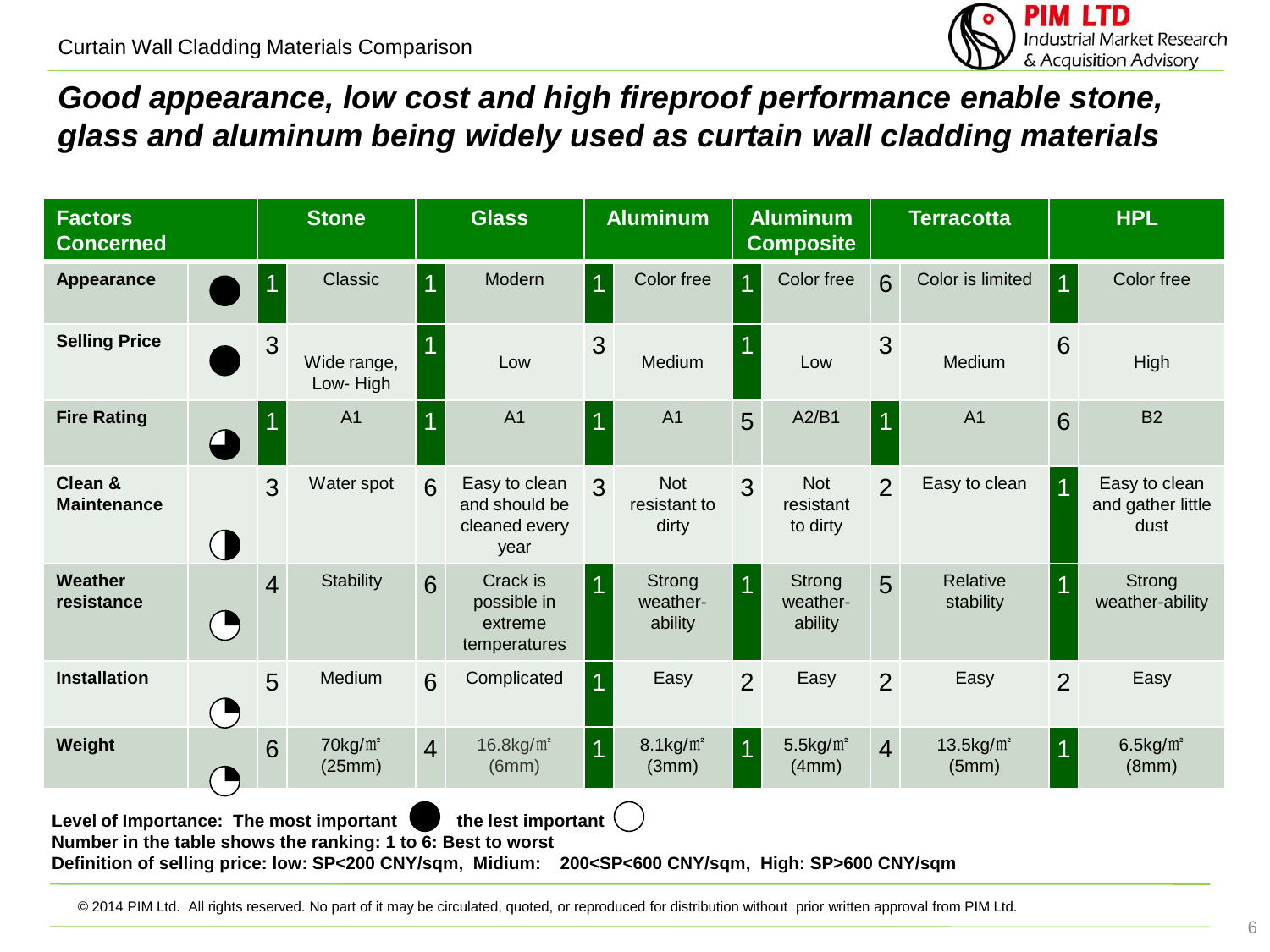

## *Glass curtain wall continues to be the main material for nearly all building types, being followed by stone*



• Glass curtain wall producers, designers, and contractors are now resolving and avoiding the problems of light reflection glare and energy consumption by developing new types of glass material and optimizing curtain wall construction techniques Housing **Education** Infrastructure Law Health Entertainment **Office** Exhibition Hotel Commercial Hotel Industry

• 70~80% of the housing sector uses exterior cladding materials such as natural stone lacquer while the 1<sup>st</sup> and 2<sup>nd</sup> stories are usually decorated with stone curtain wall.

*Source: 1. TCBCI databank and PIM analysis*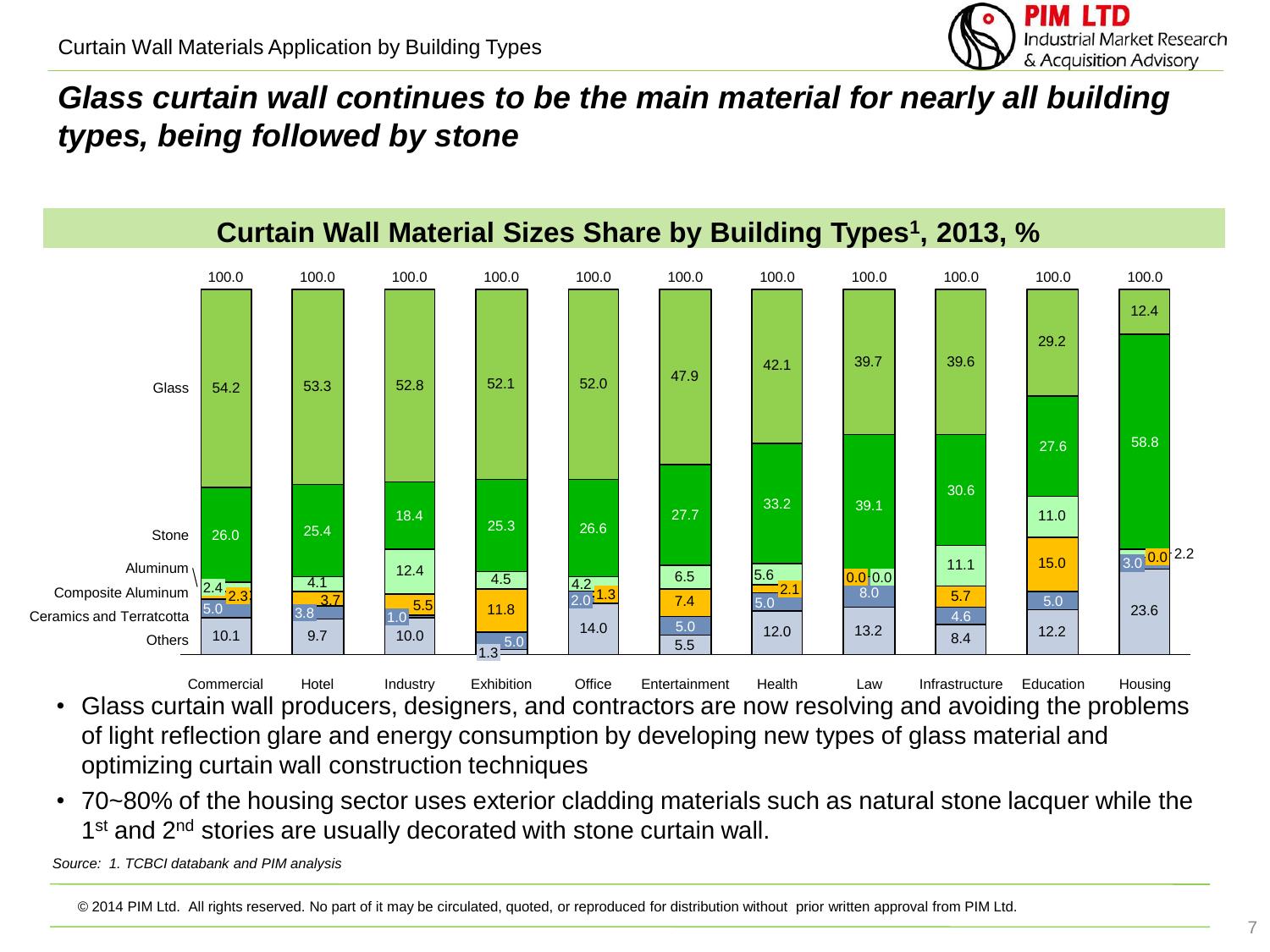

*In 2013, about 118 million sqm curtain wall cladding material were applied, with glass and stone taking up around 87% of the total consumption, and the market size is projected to be 157 million sqm in 2016 with a CAGR of 10%*



China indicate a conservative growth of the

development of China's economy

*Note: \* Other materials here include steel, solid surface material, wood, and etc.*

*Source: 1. TCBCI databank and PIM analysis*

 *2. China Curtain Wall Committee of China Construction Association 3. China Academy of Social Science*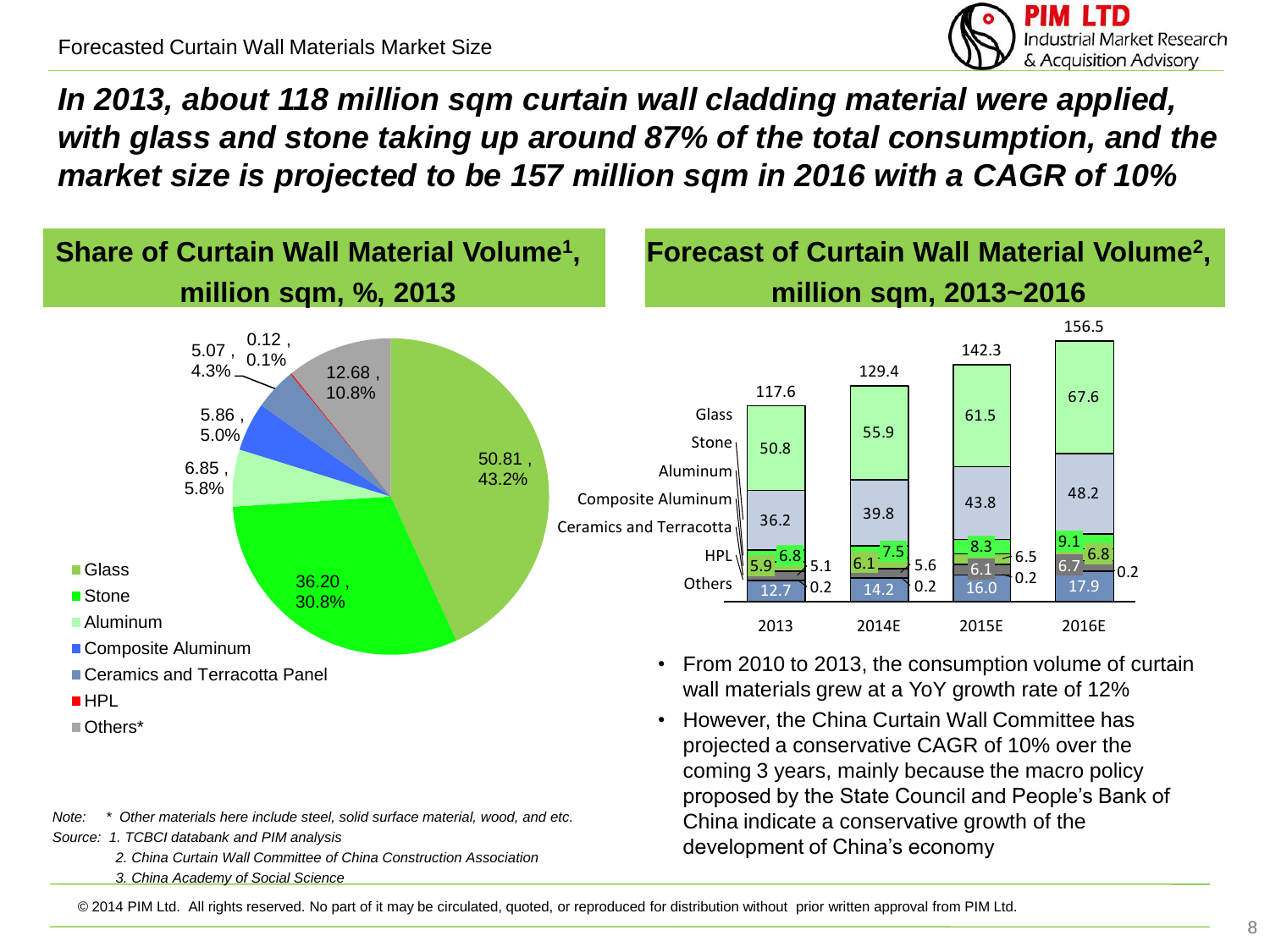Who Can Help?



#### *PIM can provide interested parties with customized opportunity analyses, and detailed pathways to the market value chain as well as identifying and qualifying potential Chinese partners*

#### **About us:**

PIM, Ltd is a China focused industrial market strategic consulting firm offer We a variety of customized services for clients initially entering or expanding into China's industrial sectors

#### **Our services cover:**

#### • **Strategic Market Research**

- Industrial and commercial market opportunity research
- Market entry facilitation
- Strategic planning

#### • **Cross Border Merger and Acquisition Consulting**

- Target selection through to negotiating advisory
- Providing services for either buy or sell sides

 **The leaders of both strategic research and acquisition advisory each have over 20 years of experience in Asian industries with a primary focus on China. Want to learn more about PIM? Please visit [www.pimchina.com](http://www.pimchina.com/) or write to [tomward@pimchina.com](mailto:tomward@pimchina.com) in Shanghai or [marknewhouse@pimchina.com](mailto:marknewhouse@pimchina.com) in Denver**